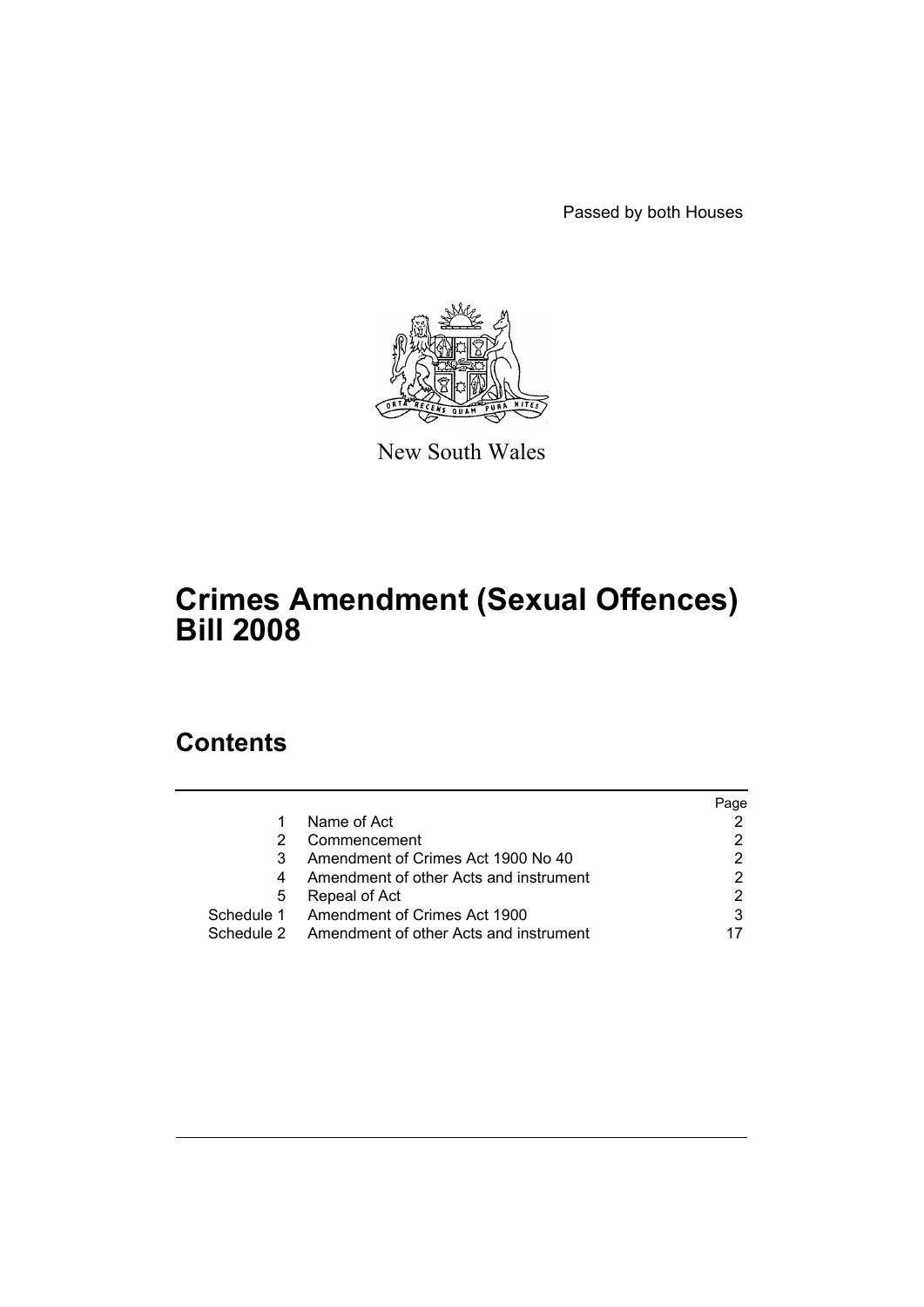*I certify that this PUBLIC BILL, which originated in the LEGISLATIVE COUNCIL, has finally passed the LEGISLATIVE COUNCIL and the LEGISLATIVE ASSEMBLY of NEW SOUTH WALES.*

*Legislative Council 2008* *Clerk of the Parliaments*



New South Wales

# **Crimes Amendment (Sexual Offences) Bill 2008**

Act No , 2008

An Act to amend the *Crimes Act 1900* and other criminal legislation to make further provision with respect to sexual offences, sentencing and other matters.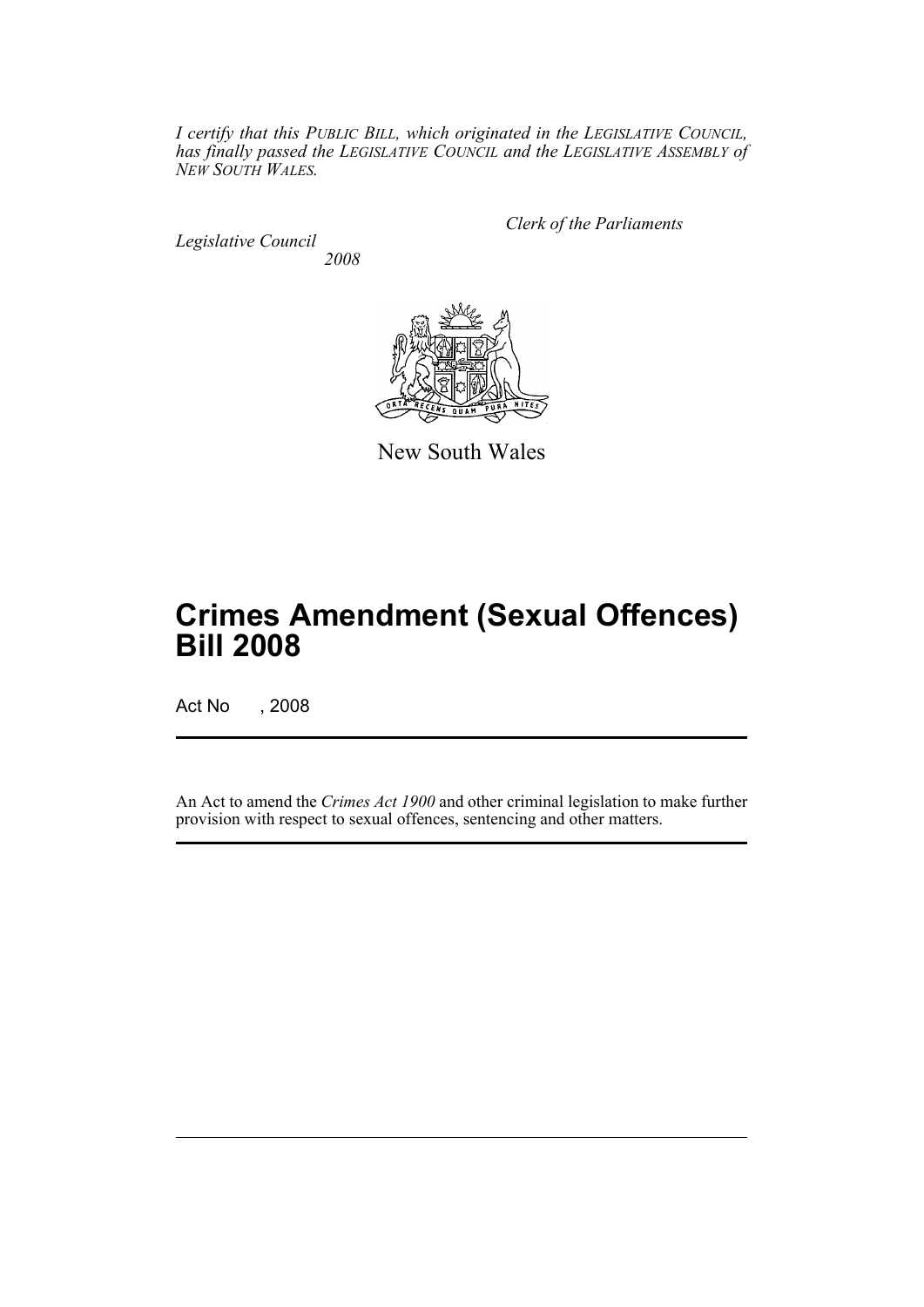## <span id="page-2-0"></span>**The Legislature of New South Wales enacts:**

## **1 Name of Act**

This Act is the *Crimes Amendment (Sexual Offences) Act 2008*.

## <span id="page-2-1"></span>**2 Commencement**

- (1) This Act commences on a day or days to be appointed by proclamation, except as provided by subsection  $(2)$ .
- (2) Schedule 1 [10] commences on the commencement of Schedule 1 [9] or, if Schedule 1 [1] to the *Crimes Amendment (Cognitive Impairment— Sexual Offences) Act 2008* has not commenced when Schedule 1 [9] to this Act commences, on the commencement of Schedule 1 [1] to the *Crimes Amendment (Cognitive Impairment—Sexual Offences) Act 2008*.

## <span id="page-2-2"></span>**3 Amendment of Crimes Act 1900 No 40**

The *Crimes Act 1900* is amended as set out in Schedule 1.

## <span id="page-2-3"></span>**4 Amendment of other Acts and instrument**

The Acts and instrument specified in Schedule 2 are amended as set out in that Schedule.

## <span id="page-2-4"></span>**5 Repeal of Act**

- (1) This Act is repealed on the day following the day on which all of the provisions of this Act have commenced.
- (2) The repeal of this Act does not, because of the operation of section 30 of the *Interpretation Act 1987*, affect any amendment made by this Act.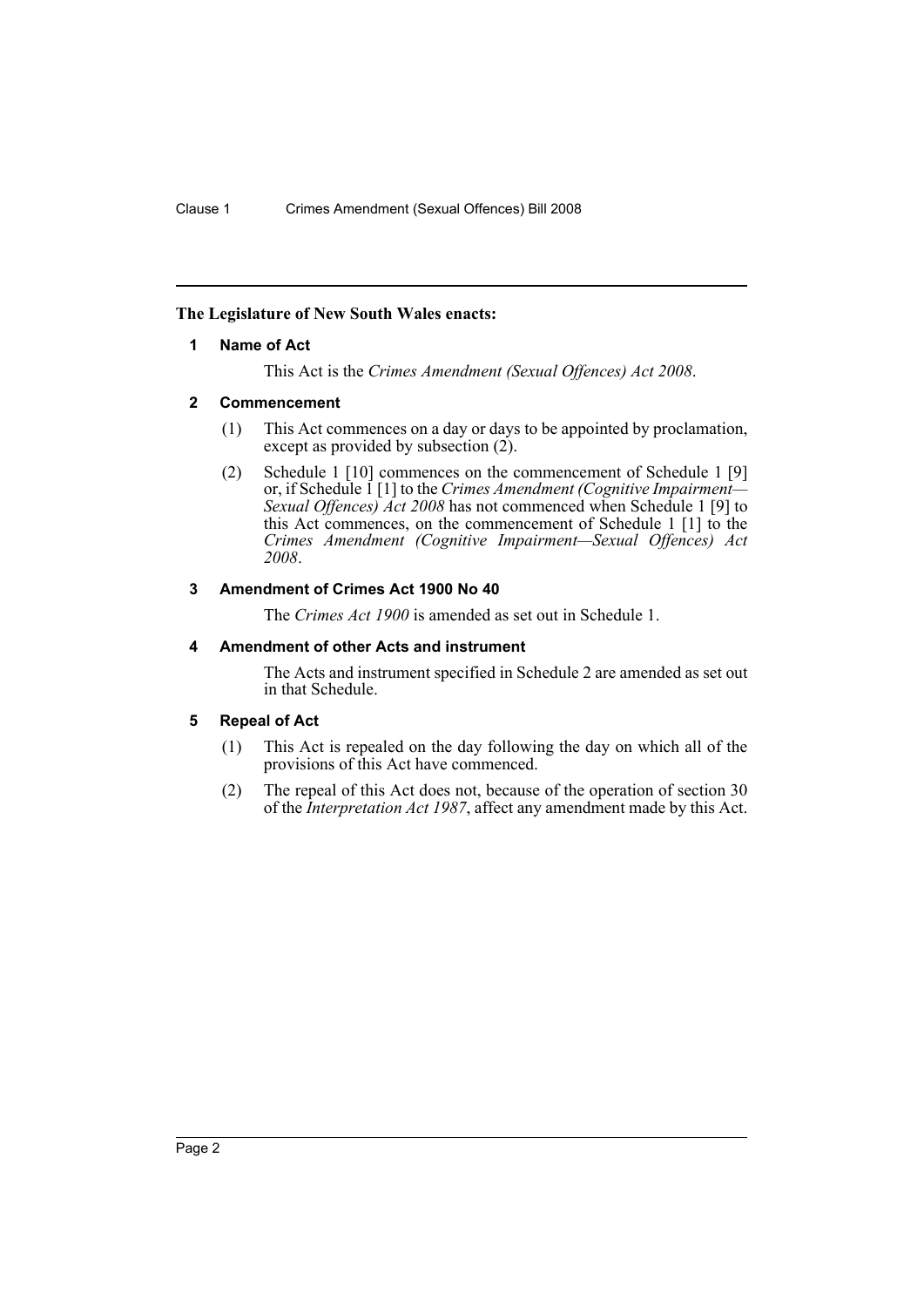Amendment of Crimes Act 1900 New York 1900 Network 1900 Schedule 1

# <span id="page-3-0"></span>**Schedule 1 Amendment of Crimes Act 1900**

(Section 3)

## **[1] Section 61J Aggravated sexual assault**

Insert at the end of section 61J $(2)(g)$ :

, or

- (h) the alleged offender breaks and enters into any dwelling-house or other building with the intention of committing the offence or any other serious indictable offence, or
- (i) the alleged offender deprives the alleged victim of his or her liberty for a period before or after the commission of the offence.

## **[2] Section 61J (3)**

Insert after section 61J (2):

(3) In this section, *building* has the same meaning as it does in Subdivision 4 of Division 1 of Part 4.

## **[3] Section 61M Aggravated indecent assault**

Omit "the age of 10 years" from section 61M (2).

Insert instead "the age of 16 years".

## **[4] Section 61M (3) (b)**

Omit the paragraph.

## **[5] Section 61O Aggravated act of indecency**

Insert after section 61O (2):

- (2A) A person:
	- (a) who commits an act of indecency with or towards a person under the age of 16 years, or incites a person under the age of 16 years to an act of indecency with or towards that person or another person, and
	- (b) who knows that the act of indecency is being filmed for the purposes of the production of child pornography,

is guilty of an offence. Maximum penalty: imprisonment for 10 years.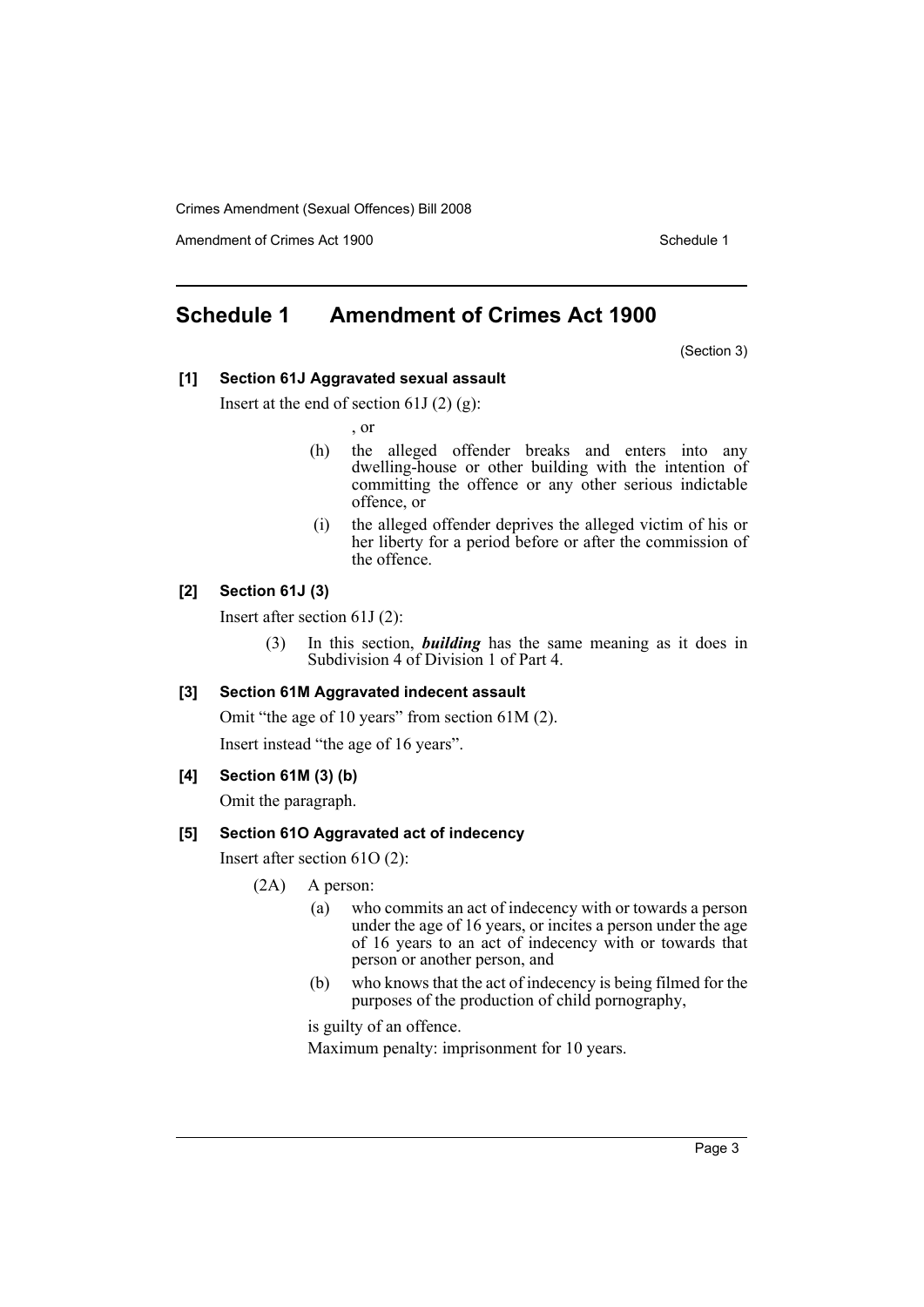Schedule 1 Amendment of Crimes Act 1900

## **[6] Section 61O (3)**

Omit "In this section".

Insert instead "For the purposes subsections (1) and (1A)".

## **[7] Section 61O (4)**

Insert after section 61O (3):

- (4) For the purposes of subsection (2A):
	- (a) *child pornography* has the meaning given by Division 15A, and
	- (b) an act of indecency is being *filmed* if one or more images (whether still or moving) of the act of indecency are being recorded or transmitted for the purpose of enabling those images to be observed by any person (whether during the filming or later).

### **[8] Section 61Q Alternative verdicts**

Insert as section 61Q (6):

#### (6) **Question of whether offence committed for purposes of production of child pornography**

If on the trial of a person for an offence under section 61O (2A) the jury is not satisfied that the accused is guilty of the offence charged, but is satisfied on the evidence that the accused is guilty of an offence under section 61O (2) or 61N, it may find the accused not guilty of the offence charged but guilty of the latter offence, and the accused is liable to punishment accordingly.

## **[9] Section 66A**

Omit the section. Insert instead:

### **66A Sexual intercourse—child under 10**

### (1) **Child under 10**

Any person who has sexual intercourse with another person who is under the age of 10 years is guilty of an offence.

Maximum penalty: imprisonment for 25 years.

## (2) **Child under 10—aggravated offence**

Any person who has sexual intercourse with another person who is under the age of 10 years in circumstances of aggravation is guilty of an offence.

Maximum penalty: imprisonment for life.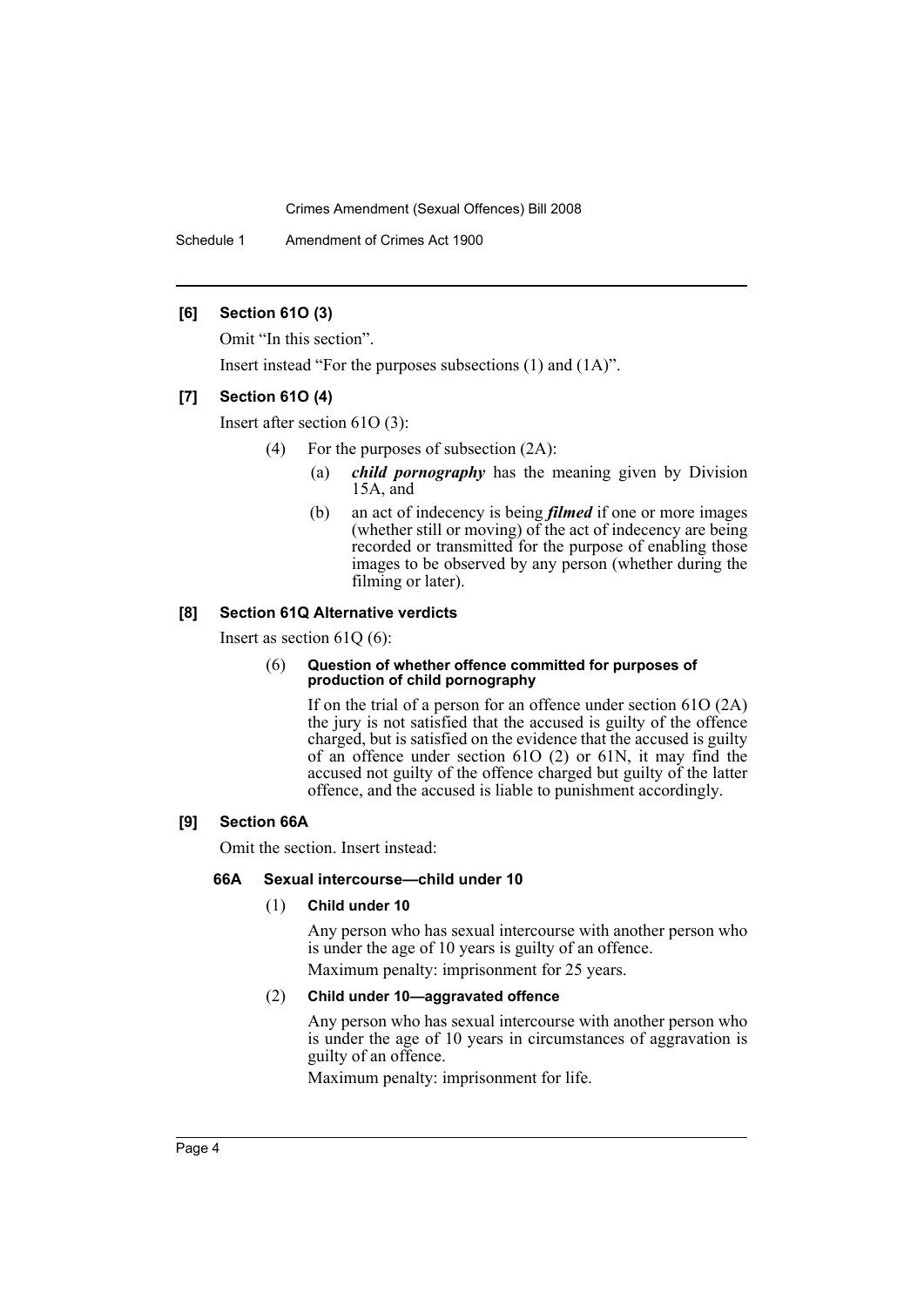Amendment of Crimes Act 1900 New York 1900 New York 1900 New York 1900 Schedule 1

- (3) In this section, *circumstances of aggravation* means circumstances in which:
	- (a) at the time of, or immediately before or after, the commission of the offence, the alleged offender intentionally or recklessly inflicts actual bodily harm on the alleged victim or any other person who is present or nearby, or
	- (b) at the time of, or immediately before or after, the commission of the offence, the alleged offender threatens to inflict actual bodily harm on the alleged victim or any other person who is present or nearby by means of an offensive weapon or instrument, or
	- (c) the alleged offender is in the company of another person or persons, or
	- (d) the alleged victim is (whether generally or at the time of the commission of the offence) under the authority of the alleged offender, or
	- (e) the alleged victim has a serious physical disability, or
	- (f) the alleged victim has a serious intellectual disability, or
	- (g) the alleged offender took advantage of the alleged victim being under the influence of alcohol or a drug in order to commit the offence, or
	- (h) the alleged offender deprives the alleged victim of his or her liberty for a period before or after the commission of the offence.
- (4) A person sentenced to imprisonment for life for an offence under subsection (2) is to serve that sentence for the term of the person's natural life.
- (5) Nothing in this section affects the operation of section 21 of the *Crimes (Sentencing Procedure) Act 1999* (which authorises the passing of a lesser sentence than imprisonment for life).
- (6) Nothing in this section affects the prerogative of mercy.
- (7) If on the trial of a person charged with another offence against this Act the person is instead found guilty of an offence against this section (as provided by section  $\tilde{61Q}$ ), the maximum penalty that may be imposed on the person for the offence against this section is the penalty for the offence charged.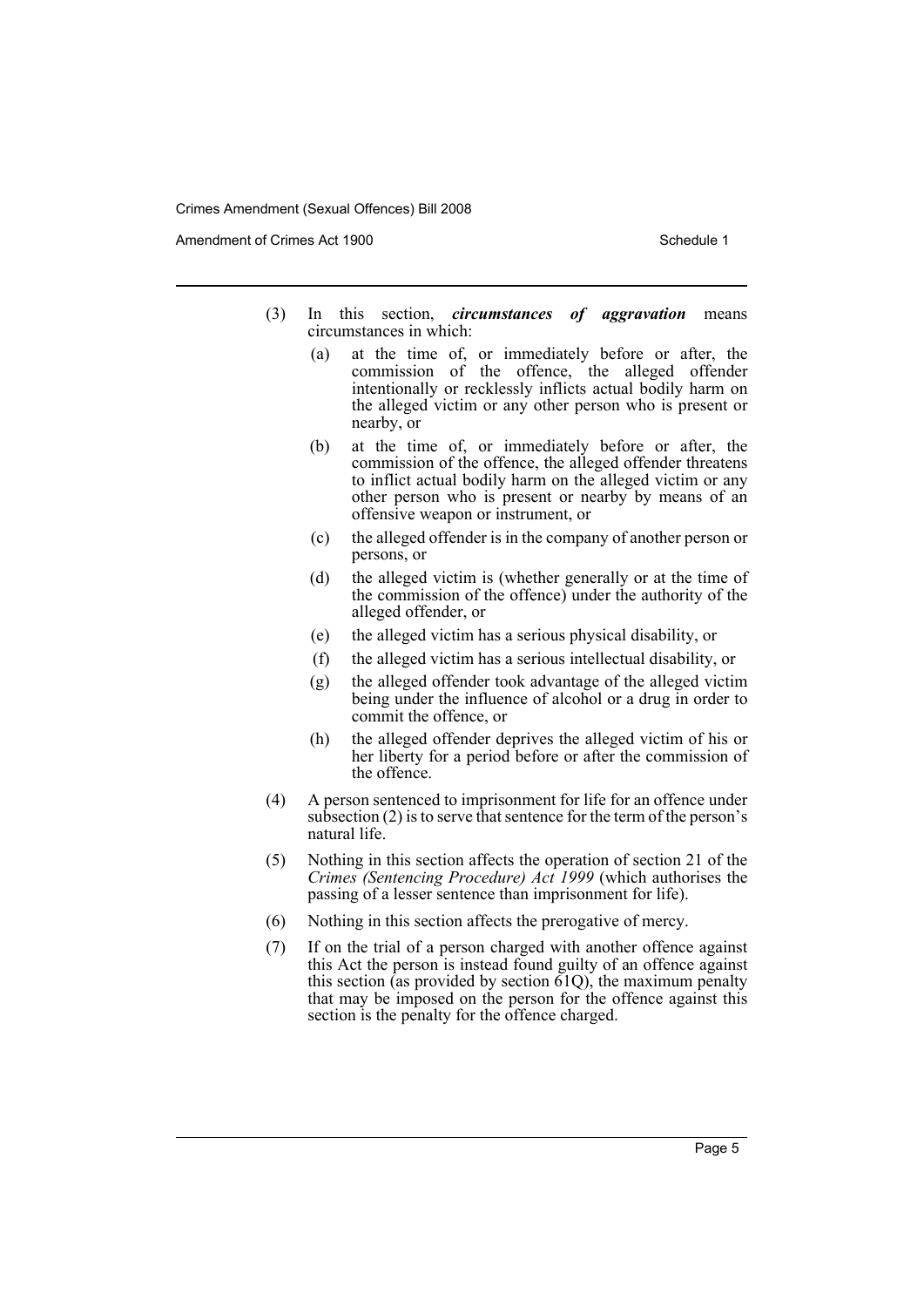Schedule 1 Amendment of Crimes Act 1900

#### **[10] Section 66A (as substituted by this Act)**

Omit "serious intellectual disability" from section 66A (3) (f). Insert instead "cognitive impairment".

#### **[11] Section 66C Sexual intercourse—child between 10 and 16**

Insert at the end of section 66C  $(5)$   $(g)$ :

, or

(h) the alleged offender deprives the alleged victim of his or her liberty for a period before or after the commission of the offence.

#### **[12] Section 66E**

Omit the section. Insert instead:

#### **66E Alternative verdicts**

- (1) If on the trial of a person for an offence under section 66A (1) or (2) the jury is not satisfied that the accused is guilty of the offence charged, but is satisfied that the accused is guilty of an offence under section 66B, 66C  $(1)$ ,  $(2)$ ,  $(3)$  or  $(4)$  or 66D, it may find the accused not guilty of the offence charged but guilty of an offence under section 66B, 66C (1), (2), (3) or (4) or 66D. The accused is liable to punishment accordingly.
- (2) If on the trial of a person for an offence under section 66A (2) the jury is not satisfied that the accused is guilty of the offence charged, but is satisfied that the accused is guilty of an offence under section 66A (1), it may find the accused not guilty of the offence charged but guilty of an offence under section 66A (1). The accused is liable to punishment accordingly.
- (3) If on the trial of a person for an offence under section 66C (2) or (4) the jury is not satisfied that the accused is guilty of the offence charged, but is satisfied that the accused is guilty of an offence under section  $66C(1)$  or  $(3)$ , it may find the accused not guilty of the offence charged but guilty of an offence under section  $66C(1)$ or (3). The accused is liable to punishment accordingly.
- (4) If on the trial of a person for an offence under section 66C (1) or (2) the jury is not satisfied that the accused is guilty of the offence charged, but is satisfied that the accused is guilty of an offence under section 66C (3) or (4), it may find the accused not guilty of the offence charged but guilty of an offence under section  $66\ddot{\text{C}}(3)$ or (4). The accused is liable to punishment accordingly.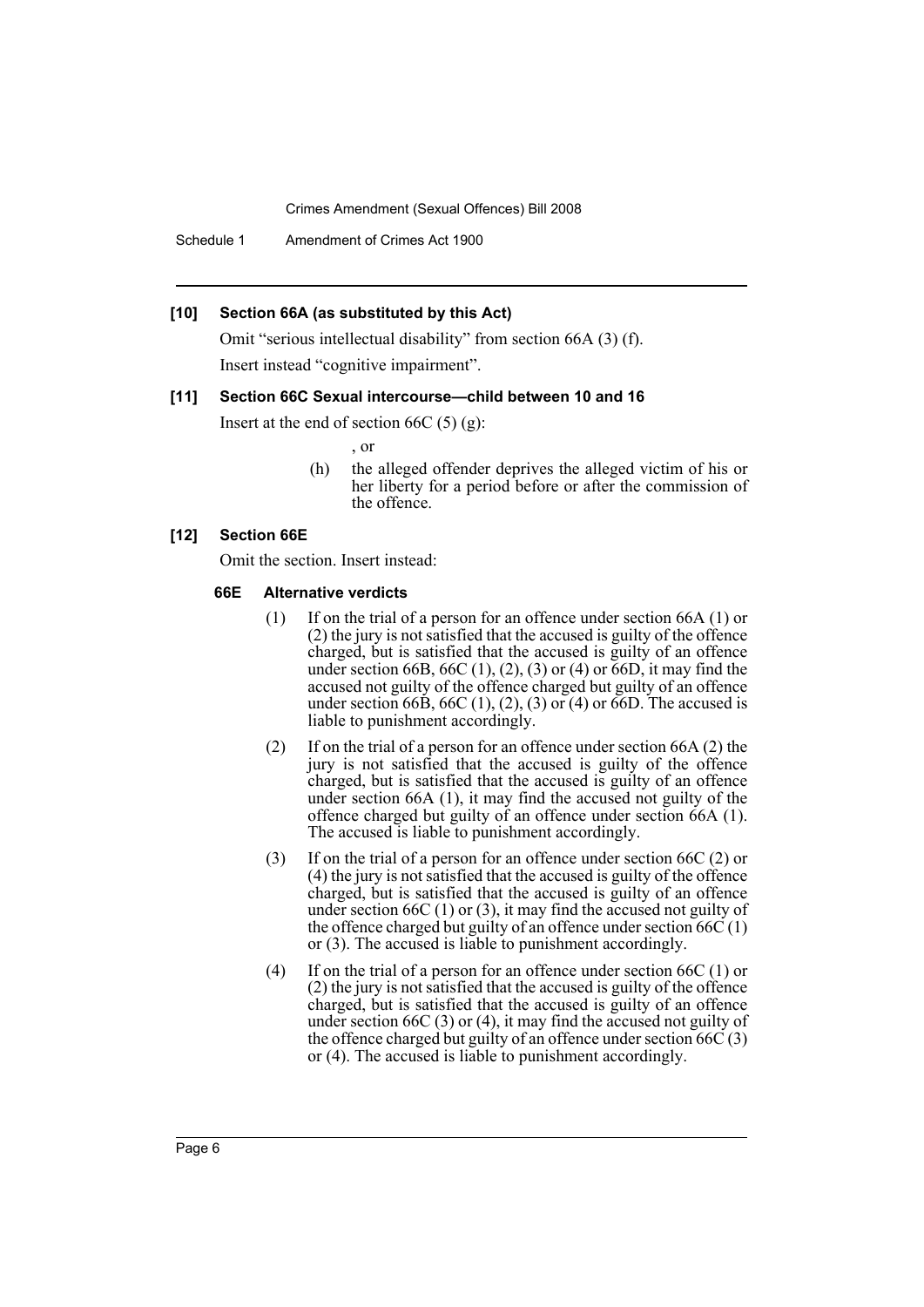Amendment of Crimes Act 1900 New York 1900 New York 1900 New York 1900 Schedule 1

(5) If on the trial of a person for an offence under section 66C the jury is not satisfied that the accused is guilty of the offence charged, but is satisfied that the accused is guilty of an offence under section 66D, it may find the accused not guilty of the offence charged but guilty of an offence under section 66D. The accused is liable to punishment accordingly.

#### **[13] Section 66EB Procuring or grooming child under 16 for unlawful sexual activity**

Omit "or 15" from the definition of *unlawful sexual activity* in section 66EB (1).

Insert instead ", 15 or 15A".

### **[14] Section 66EB (2A) and (2B)**

Insert after section 66EB (2):

#### (2A) **Meeting child following grooming**

An adult person:

- (a) who intentionally meets a child, or travels with the intention of meeting a child, whom the adult person has groomed for sexual purposes, and
- (b) who does so with the intention of procuring the child for unlawful sexual activity with that adult person or any other person,

is guilty of an offence.

Maximum penalty:

- (a) in the case of a child who is under the age of 14 years imprisonment for 15 years, or
- (b) in any other case—imprisonment for 12 years.
- (2B) For the purposes of subsection (2A), a child has been *groomed for sexual purposes* by an adult person if, on one or more previous occasions, the adult person has engaged in conduct that exposed the child to indecent material.

### **[15] Section 66EB (6)**

Insert ", (2A)" after "subsection (2)".

## **[16] Section 66EB (8)**

Insert "or (2A)" after "subsection (2)".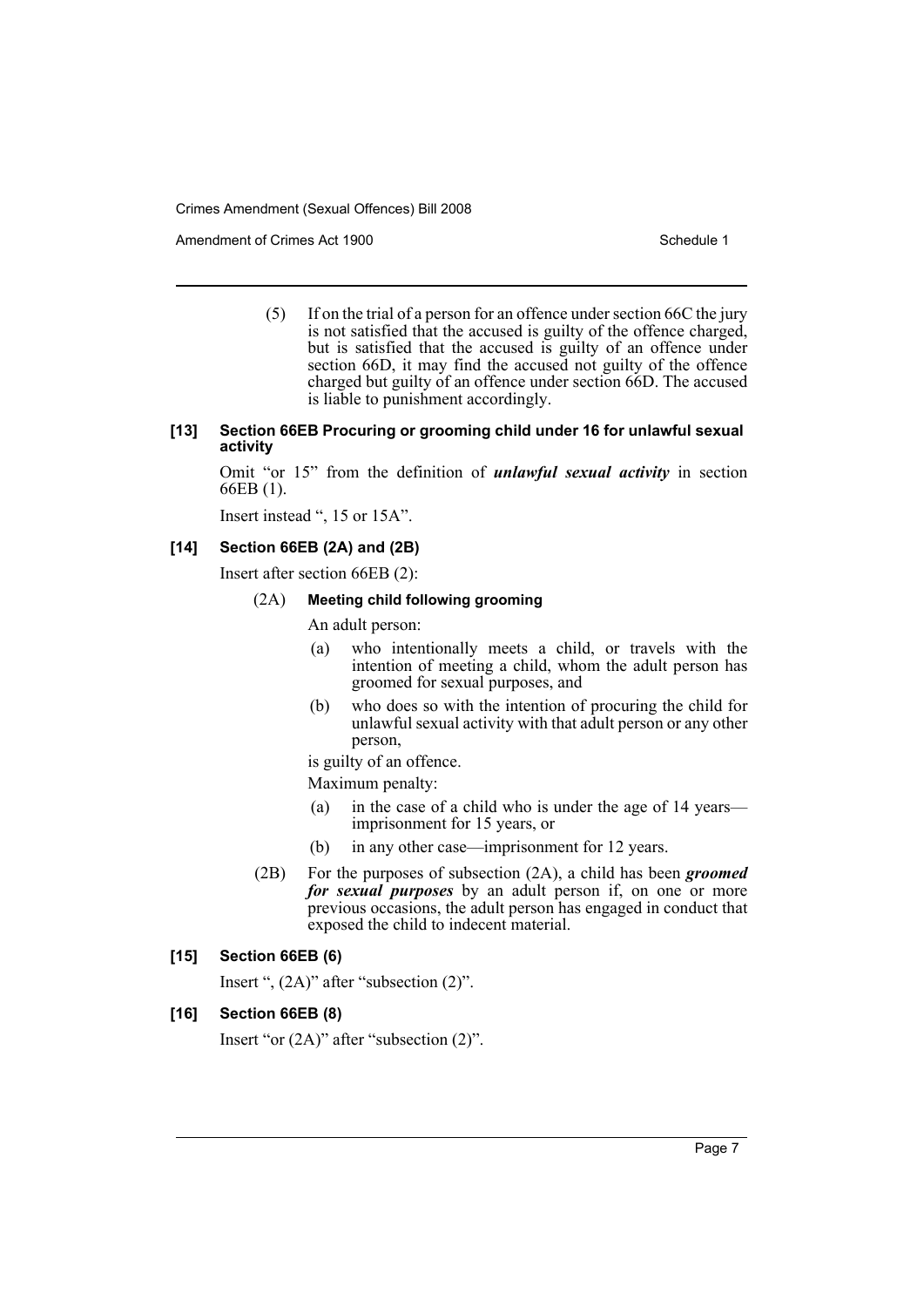Schedule 1 Amendment of Crimes Act 1900

## **[17] Section 77 Consent no defence in certain cases**

Omit "or 61O (1) or (2), 66A,". Insert instead ",  $61O(1)$ ,  $(2)$  or  $(2A)$ ,  $66A(1)$  or  $(2)$ ,".

#### **[18] Section 80D Causing sexual servitude**

Omit "19 years" from the penalty provision to section 80D (2). Insert instead "20 years".

**[19] Part 3, Division 10B**

Insert after Division 10A:

# **Division 10B Incitement to commit sexual offence**

#### **80G Incitement to commit sexual offence**

- (1) A person who incites the commission of an offence under Division 10, 10A or 15A is guilty of an offence and is liable to the penalty provided for the commission of the offence.
- (2) For the person to be guilty, the person must intend that the offence incited be committed.
- (3) A person may be found guilty even if committing the offence incited is impossible.
- (4) Any defences, procedures, limitations or qualifying provisions that apply to the offence incited also apply to an offence under this section.
- (5) It is not an offence to incite the commission of the following offences:
	- (a) an offence against section 61N or 61O that is constituted by inciting another person to an act of indecency,
	- (b) an offence against section 61P, 66B, 66D, 66EB, 66F (4), 73 (4), 78B or 80.

## **[20] Part 3, Division 15, heading**

Omit "**and pornography**".

## **[21] Section 91C Definitions**

Omit the definition of *material*.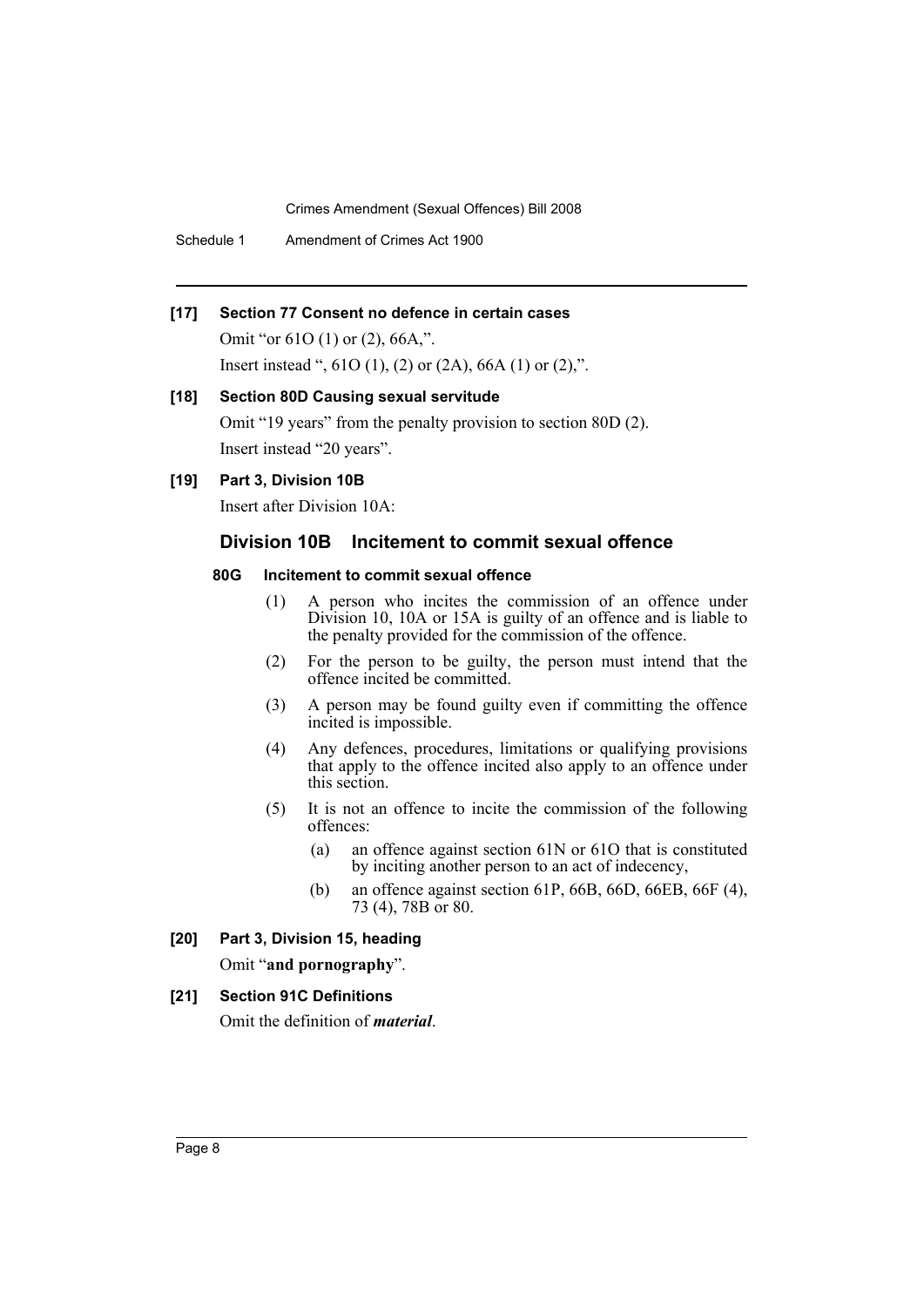Amendment of Crimes Act 1900 New York 1900 New York 1900 New York 1900 Schedule 1

## **[22] Section 91E Obtaining benefit from child prostitution**

Insert "or, if the act of child prostitution involves a child under the age of 14 years, to imprisonment for 14 years" after "10 years" in section 91E (1).

## **[23] Section 91E (3)**

Insert after section 91E (2):

(3) The higher maximum penalty under this section in the case of an offence involving a child under the age of 14 years does not apply unless the age of the child is set out in the charge for the offence.

## **[24] Part 3, Division 15A**

Insert before section 91G:

# **Division 15A Child pornography**

## **91FA Definitions**

For the purposes of this Division:

*child* means a person who is under the age of 16 years.

*material* includes any film, printed matter, electronic data or any other thing of any kind (including any computer image or other depiction).

#### **[25] Section 91H Production, dissemination or possession of child pornography**

Omit the definition of *child pornography* from section 91H (1). Insert instead:

*child pornography* means material that depicts or describes (or appears to depict or describe), in a manner that would in all the circumstances cause offence to reasonable persons, a person who is (or appears to be) a child:

- (a) engaged in sexual activity, or
- (b) in a sexual context, or
- (c) as the victim of torture, cruelty or physical abuse (whether or not in a sexual context).

### **[26] Section 91H (1)**

Insert in alphabetical order:

*produce* child pornography includes:

(a) film, photograph, print or otherwise make child pornography, or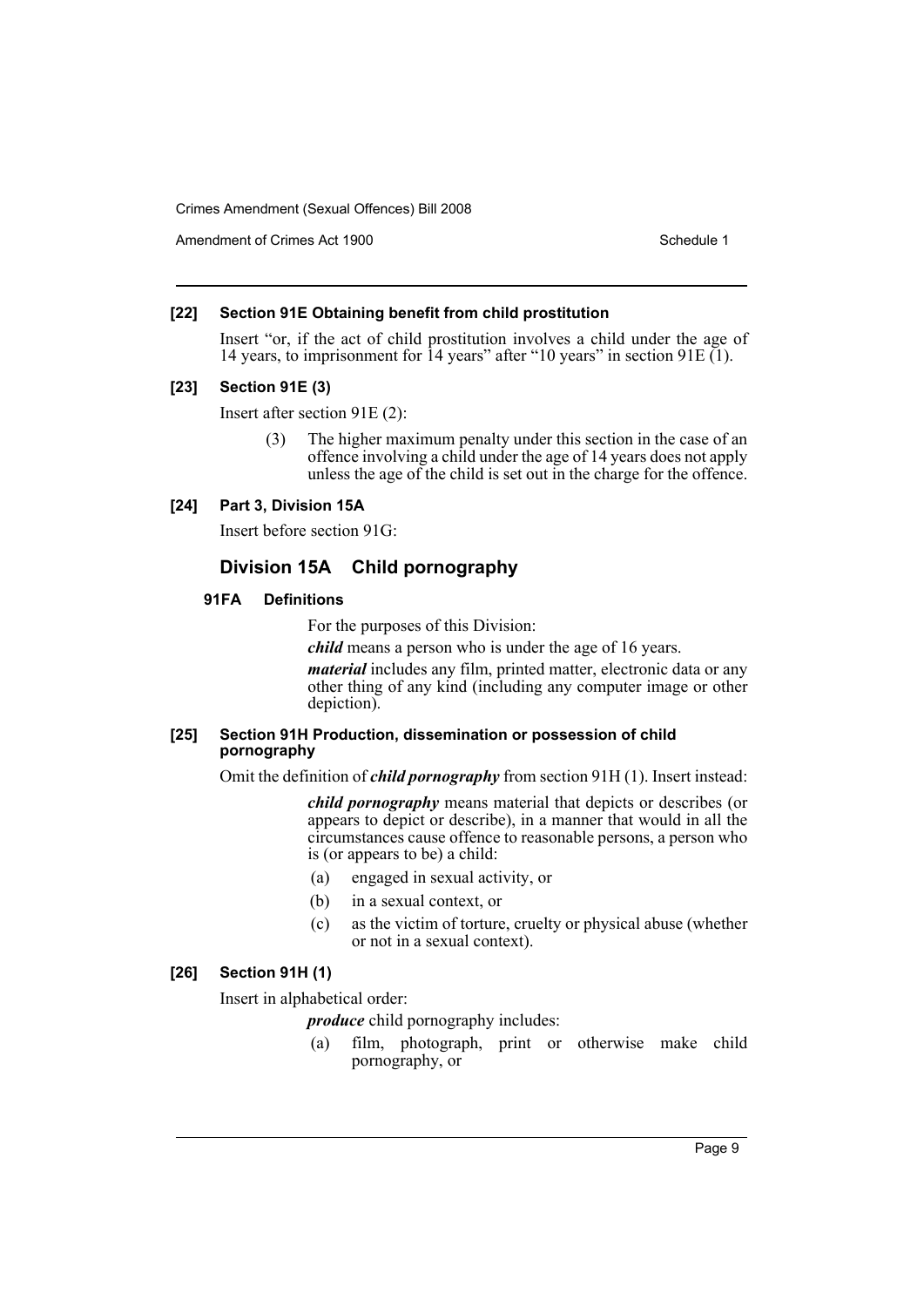Schedule 1 Amendment of Crimes Act 1900

- (b) alter or manipulate any image for the purpose of making child pornography, or
- (c) enter into any agreement or arrangement to do so.

## **[27] Section 91H (2)**

Omit section 91H (2) and (3). Insert instead:

(2) **Production, dissemination or possession of child pornography**

A person who produces, disseminates or possesses child pornography is guilty of an offence.

Maximum penalty: imprisonment for 10 years.

#### **[28] Section 91H (4)**

Omit "or  $(3)$ ".

### **[29] Section 91H (5)**

Omit "any charge for an offence under subsection (3)".

Insert instead "a charge for an offence under subsection (2) not involving the production or dissemination of child pornography".

## **[30] Section 91H (6)**

Insert after section 91H (5):

#### (6) **Alteration of images**

A reference in this section to material that appears to depict or describe a person who is a child, or a person as referred to in paragraph (a), (b) or (c) of the definition of *child pornography*, includes a reference to material that contains or displays an image of a person that has been altered or manipulated so that the person appears to be a child, or appears as referred to in any of those paragraphs, or both.

## **[31] Part 3, Division 15B**

Insert after section 91H:

## **Division 15B Voyeurism and related offences**

### **91I Definitions**

(1) In this Division:

*building* includes a vehicle, vessel, tent or temporary structure.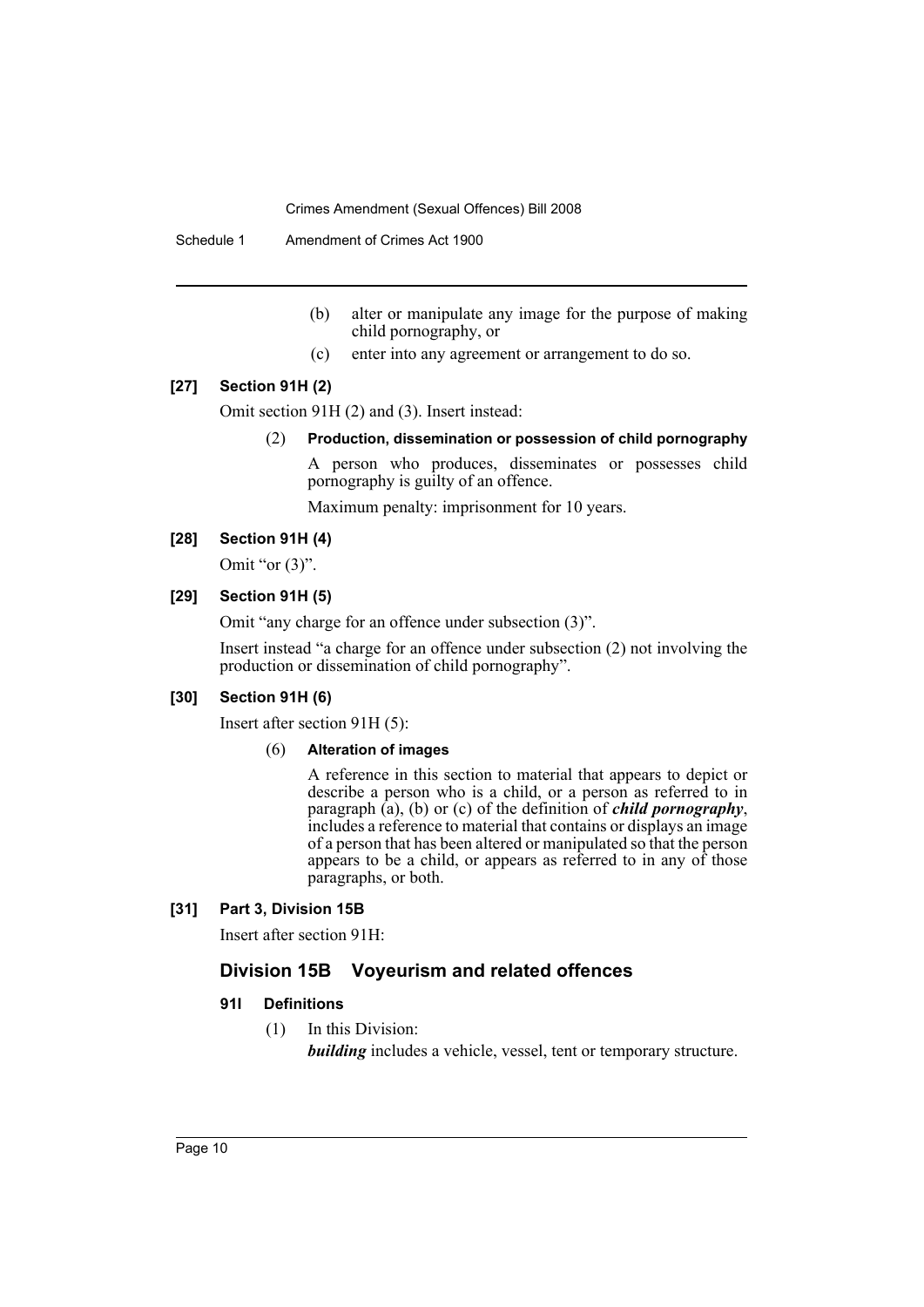Amendment of Crimes Act 1900 New York 1900 Network 1900 Schedule 1

*private parts* means a person's genital area or anal area, whether bare or covered by underwear.

- (2) For the purposes of this Division, a person is *engaged in a private act* if:
	- (a) the person is in a state of undress, using the toilet, showering or bathing, engaged in a sexual act of a kind not ordinarily done in public, or engaged in any other like activity, and
	- (b) the circumstances are such that a reasonable person would reasonably expect to be afforded privacy.
- (3) For the purposes of this Division, a person *films* another person, or another person's private parts, if the person causes one or more images (whether still or moving) of the other person or the other person's private parts to be recorded or transmitted for the purpose of enabling the person or a third person to observe those images (whether during the filming or later).

## **91J Voyeurism**

### (1) **General offence**

A person who, for the purpose of obtaining sexual arousal or sexual gratification, observes a person who is engaged in a private act:

- (a) without the consent of the person being observed to being observed for that purpose, and
- (b) knowing that the person being observed does not consent to being observed for that purpose,

is guilty of an offence.

Maximum penalty: 100 penalty units or imprisonment for 2 years, or both.

(2) An offence against subsection (1) is a summary offence.

### (3) **Aggravated offence**

A person who, for the purpose of obtaining sexual arousal or sexual gratification, observes a person who is engaged in a private act:

- (a) without the consent of the person being observed to being observed for that purpose, and
- (b) knowing that the person being observed does not consent to being observed for that purpose, and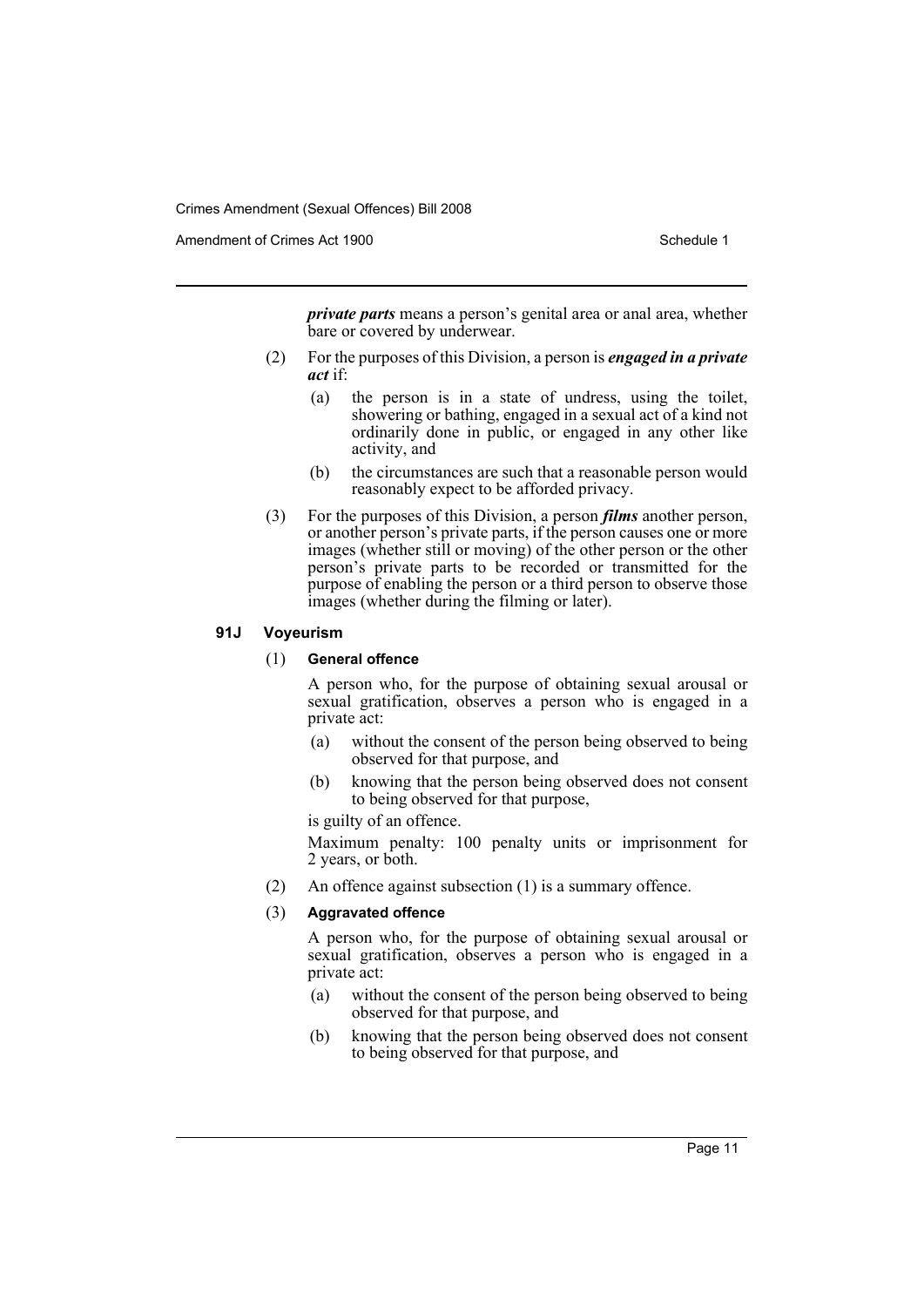Schedule 1 Amendment of Crimes Act 1900

(c) in circumstances of aggravation,

is guilty of an offence.

Maximum penalty: imprisonment for 5 years.

- (4) In this section, *circumstances of aggravation* means circumstances in which:
	- (a) the person whom the offender observed was a child under the age of 16 years, or
	- (b) the offender constructed or adapted the fabric of any building for the purpose of facilitating the commission of the offence.

#### (5) **Alternative verdict**

If on the trial of a person charged with an offence against subsection (3) the trier of fact is not satisfied that the offence is proven but is satisfied that the person has committed an offence against subsection (1), the trier of fact may acquit the person of the offence charged and find the person guilty of an offence against subsection (1). The person is liable to punishment accordingly.

(6) **Attempts**

A person who attempts to commit an offence under subsection  $(1)$  or  $(3)$  is liable to the penalty provided for the commission of the offence.

## **91K Filming a person engaged in private act**

#### (1) **General offence**

A person who, for the purpose of obtaining, or enabling another person to obtain, sexual arousal or sexual gratification, films another person who is engaged in a private act:

- (a) without the consent of the person being filmed to being filmed for that purpose, and
- (b) knowing that the person being filmed does not consent to being filmed for that purpose,

is guilty of an offence.

Maximum penalty: 100 penalty units or imprisonment for 2 years, or both.

(2) An offence against subsection (1) is a summary offence.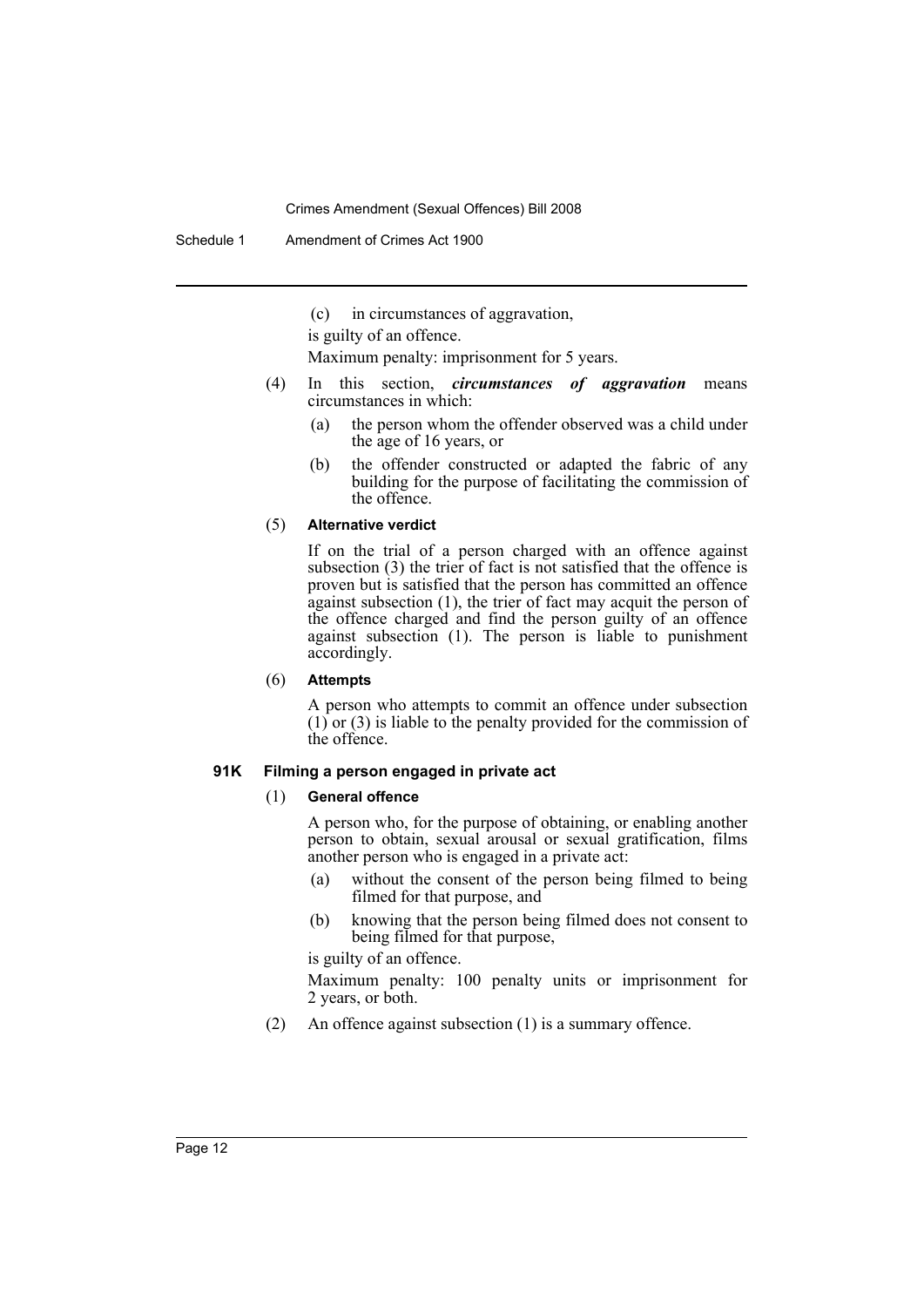Amendment of Crimes Act 1900 New York 1900 New York 1900 New York 1900 Schedule 1

## (3) **Aggravated offence**

A person who, for the purpose of obtaining, or enabling another person to obtain, sexual arousal or sexual gratification, films another person who is engaged in a private act:

- (a) without the consent of the person being filmed to being filmed for that purpose, and
- (b) knowing that the person being filmed does not consent to being filmed for that purpose, and
- (c) in circumstances of aggravation,

is guilty of an offence.

Maximum penalty: imprisonment for 5 years.

- (4) In this section, *circumstances of aggravation* means circumstances in which:
	- (a) the person whom the offender filmed was a child under the age of 16 years, or
	- (b) the offender constructed or adapted the fabric of any building for the purpose of facilitating the commission of the offence.

### (5) **Alternative verdict**

If on the trial of a person charged with an offence against subsection (3) the trier of fact is not satisfied that the offence is proven but is satisfied that the person has committed an offence against subsection (1), the trier of fact may acquit the person of the offence charged and find the person guilty of an offence against subsection (1). The person is liable to punishment accordingly.

## (6) **Attempts**

A person who attempts to commit an offence under subsection  $(1)$  or  $(3)$  is liable to the penalty provided for the commission of the offence.

## **91L Filming a person's private parts**

## (1) **General offence**

A person who, for the purpose of obtaining, or enabling another person to obtain, sexual arousal or sexual gratification, films another person's private parts, in circumstances in which a reasonable person would reasonably expect the person's private parts could not be filmed: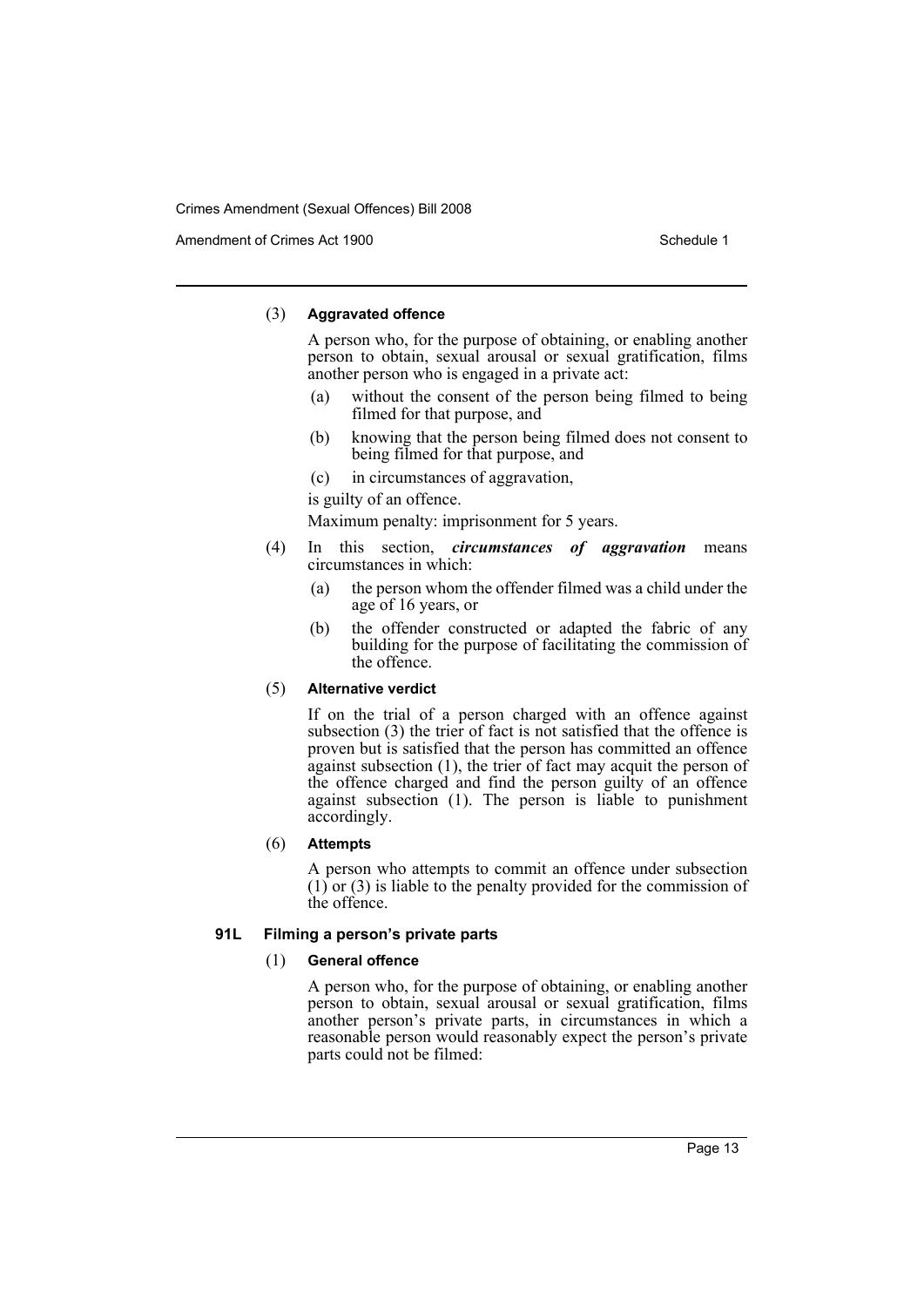Schedule 1 Amendment of Crimes Act 1900

- (a) without the consent of the person being filmed to being filmed for that purpose, and
- (b) knowing that the person being filmed does not consent to being filmed for that purpose,

is guilty of an offence.

Maximum penalty: 100 penalty units or imprisonment for 2 years, or both.

(2) An offence against subsection (1) is a summary offence.

#### (3) **Aggravated offence**

A person who, for the purpose of obtaining, or enabling another person to obtain, sexual arousal or sexual gratification, films another person's private parts, in circumstances in which a reasonable person would expect that his or her private parts could not be filmed:

- (a) without the consent of the person being filmed to being filmed for that purpose, and
- (b) knowing that the person being filmed does not consent to being filmed for that purpose, and
- (c) in circumstances of aggravation,

is guilty of an offence.

Maximum penalty: imprisonment for 5 years.

- (4) In this section, *circumstances of aggravation* means circumstances in which:
	- (a) the person whom the offender filmed was a child under the age of 16 years, or
	- (b) the offender constructed or adapted the fabric of any building for the purpose of facilitating the commission of the offence.

### (5) **Alternative verdict**

If on the trial of a person charged with an offence against subsection (3) the trier of fact is not satisfied that the offence is proven but is satisfied that the person has committed an offence against subsection (1), the trier of fact may acquit the person of the offence charged and find the person guilty of an offence against subsection (1). The person is liable to punishment accordingly.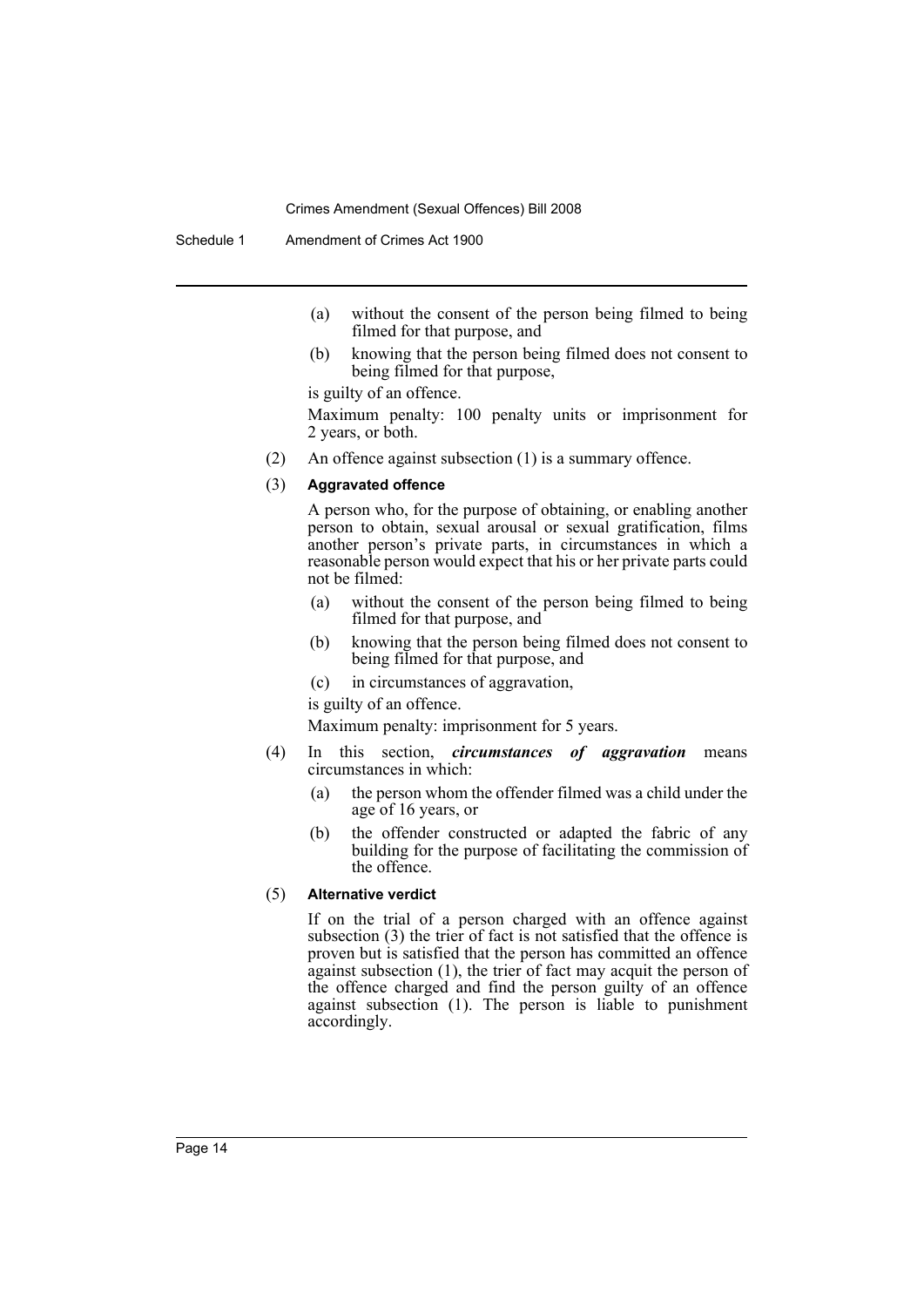Amendment of Crimes Act 1900 New York 1900 New York 1900 New York 1900 Schedule 1

#### (6) **Attempts**

A person who attempts to commit an offence under subsection  $(1)$  or  $(3)$  is liable to the penalty provided for the commission of the offence.

#### (7) **Double jeopardy**

A person cannot be convicted of both an offence against this section and an offence against section 91K in respect of conduct occurring on the same occasion.

#### **91M Installing device to facilitate observation or filming**

#### (1) **Offence**

A person who, with the intention of enabling that person or any other person to commit an offence against section 91J, 91K or 91L, installs any device, or constructs or adapts the fabric of any building, for the purpose of facilitating the observation or filming of another person, is guilty of an offence.

Maximum penalty: 100 penalty units or imprisonment for 2 years, or both.

(2) An offence against this section is a summary offence.

### (3) **Alternative verdict**

If on the trial of a person charged with an offence against section 91J, 91K or 91L the trier of fact is not satisfied that the offence is proven but is satisfied that the person has committed an offence against this section, the trier of fact may acquit the person of the offence charged and find the person guilty of an offence against this section. The person is liable to punishment accordingly.

## **[32] Section 431A Life sentences**

Insert ", for an offence under section 66A (2)" after "61JA" in section 431A (2).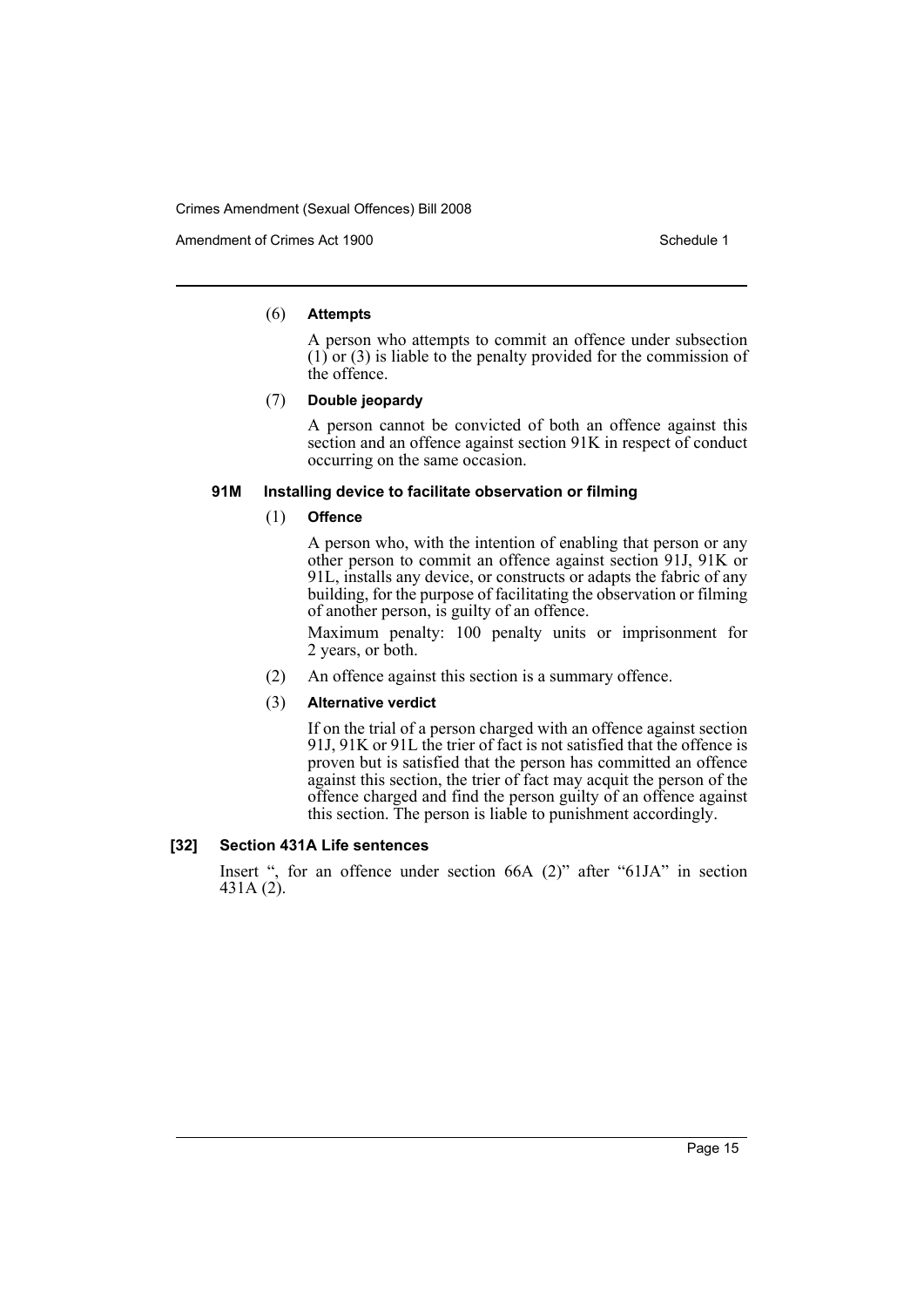Schedule 1 Amendment of Crimes Act 1900

## **[33] Schedule 11 Savings and transitional provisions**

Insert at the end of the Schedule (with appropriate Part and clause numbers):

# **Part Crimes Amendment (Sexual Offences) Act 2008**

## **Application of amendments**

An amendment made to this Act by the *Crimes Amendment (Sexual Offences) Act 2008* applies in respect of an offence committed, or alleged to have been committed, on or after the commencement of the amendment.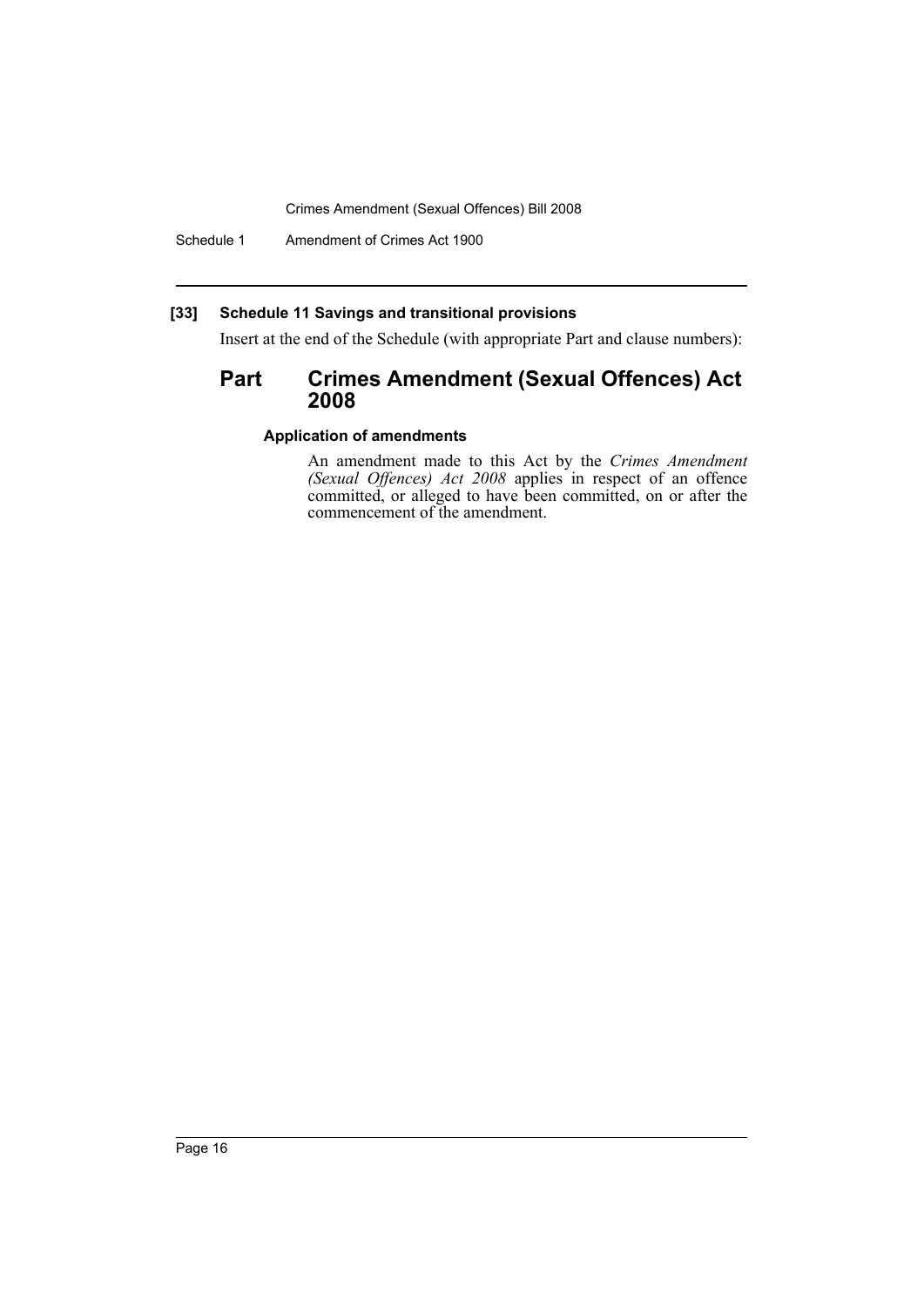Amendment of other Acts and instrument Schedule 2

# <span id="page-17-0"></span>**Schedule 2 Amendment of other Acts and instrument**

(Section 4)

# **2.1 Child Protection (Offenders Registration) Act 2000 No 42**

## **[1] Section 3 Definitions**

Omit paragraph (f) of the definition of *Class 2 offence* in section 3 (1). Insert instead:

> (f) an offence under section 91J, 91K or 91L of the *Crimes Act 1900* where the person who was being observed or filmed as referred to in those sections was then a child, or

## **[2] Section 3A Registrable persons**

Insert "or section 91J (1), 91K (1) or 91L (1) of the *Crimes Act 1900*" after "*Summary Offences Act 1988*" in section 3A (2) (c) (iii).

# **2.2 Children (Criminal Proceedings) Act 1987 No 55**

### **Section 33C Application of Crimes (Sentencing Procedure) Act 1999 to children**

Insert at the end of the section:

**Note.** Division 1A of Part 4 of the *Crimes (Sentencing Procedure) Act 1999* (which provides for standard non-parole periods) does not apply in respect of offences committed by children.

# **2.3 Commission for Children and Young People Act 1998 No 146**

### **Section 33 Definitions**

Omit paragraph (a3) of the definition of *reportable conduct* in section 33 (1). Insert instead:

- (a3) an offence under section 91J, 91K, 91L or 91M of the *Crimes Act 1900* committed against, with or in the presence of a child, or
- (a4) an offence that was reportable conduct at the time that it was committed, or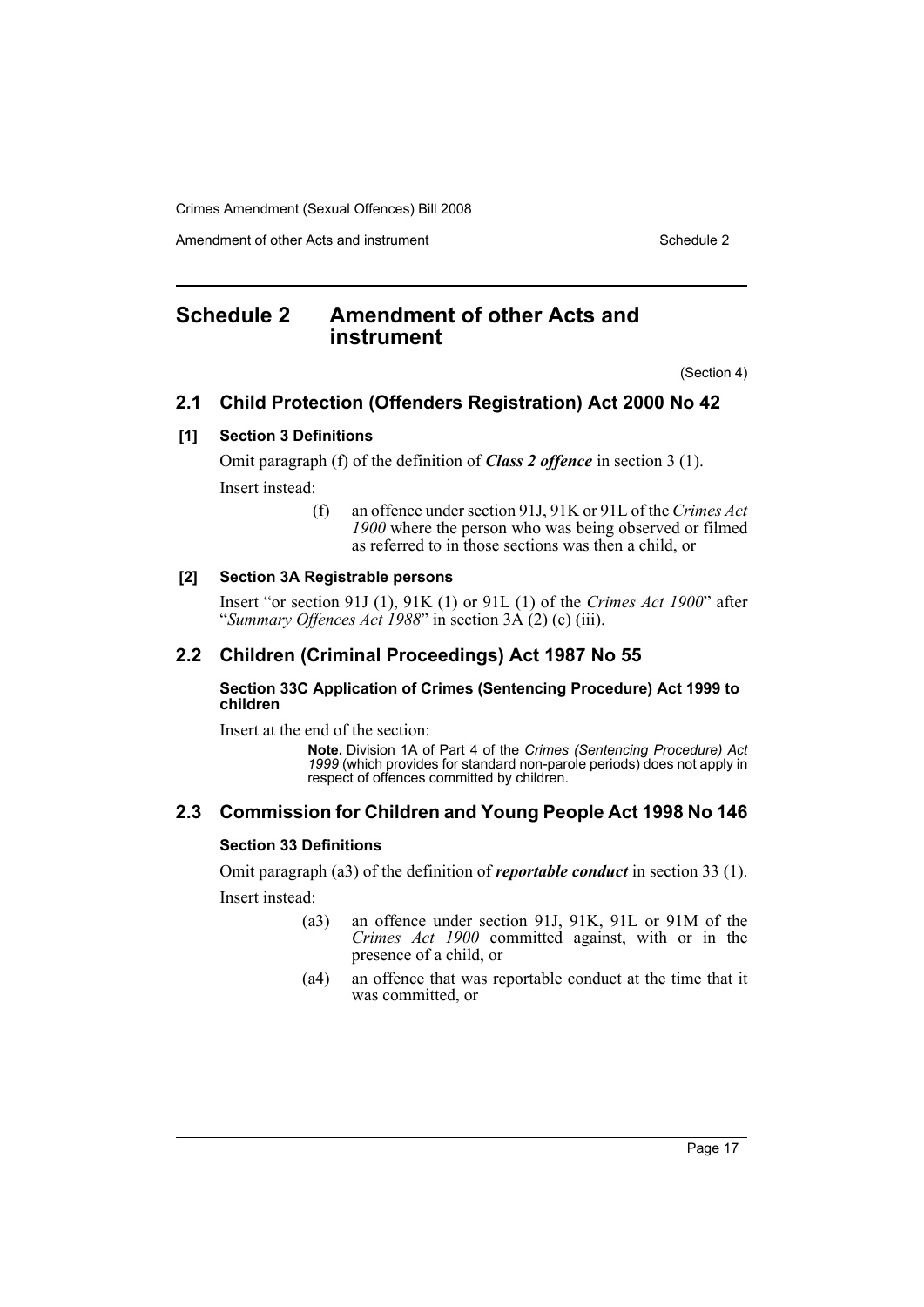# **2.4 Crimes (Sentencing Procedure) Act 1999 No 92**

## **[1] Section 21A Aggravating, mitigating and other factors in sentencing**

Insert after section 21A (5):

#### (5A) **Special rules for child sexual offences**

In determining the appropriate sentence for a child sexual offence, the good character or lack of previous convictions of an offender is not to be taken into account as a mitigating factor if the court is satisfied that the factor concerned was of assistance to the offender in the commission of the offence.

(5B) Subsection (5A) has effect despite any Act or rule of law to the contrary.

## **[2] Section 21A (6)**

Insert in alphabetical order in the subsection:

*child sexual offence* means:

- (a) an offence against section 61I, 61J, 61JA, 61K, 61M, 61N, 61O or 66F of the *Crimes Act 1900* where the person against whom the offence was committed was then under the age of 16 years, or
- (b) an offence against section 66A, 66B, 66C, 66D, 66EA, 66EB, 91D, 91E, 91F, 91G or 91H of the *Crimes Act 1900*, or
- (c) an offence against section 80D or 80E of the *Crimes Act 1900* where the person against whom the offence was committed was then under the age of 16 years, or
- (d) an offence against section 91J, 91K or 91L of the *Crimes Act 1900* where the person who was being observed or filmed as referred to in those sections was then under the age of 16 years, or
- (e) an offence of attempting, or of conspiracy or incitement, to commit an offence referred to in any of the above paragraphs.

#### **[3] Section 24A**

Insert after section 24:

#### **24A Mandatory requirements for supervision of sex offenders to be disregarded in sentencing**

(1) In sentencing an offender, the court must not take into account, as a mitigating factor in sentencing, the fact that the offender: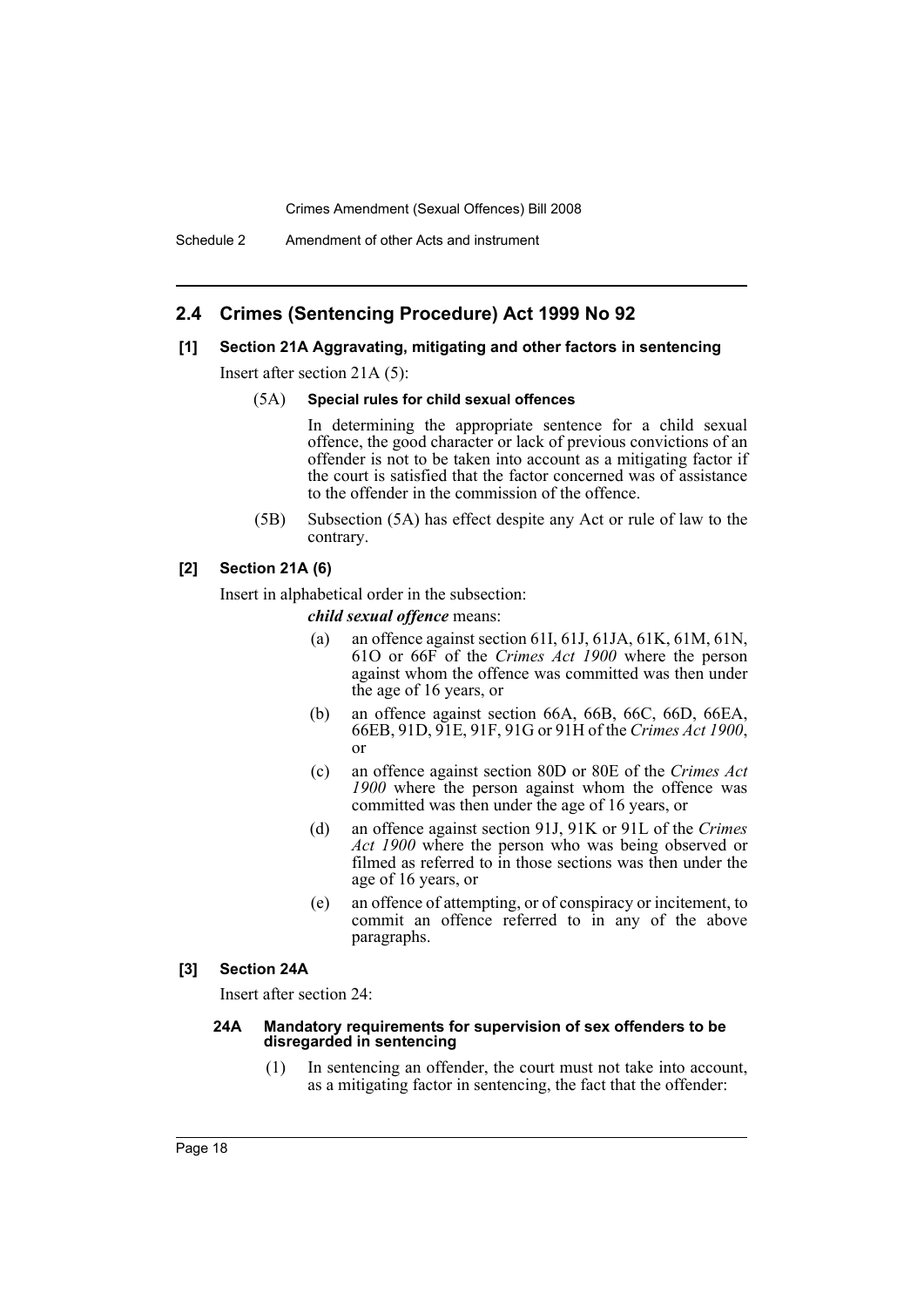Amendment of other Acts and instrument Schedule 2

- (a) has or may become a registrable person under the *Child Protection (Offenders Registration) Act 2000* as a consequence of the offence, or
- (b) has or may become the subject of an order under the *Child Protection (Offenders Prohibition Orders) Act 2004* or the *Crimes (Serious Sex Offenders) Act 2006*.
- (2) This section has effect despite any Act or rule of law to the contrary.

## **[4] Section 54D Exclusions from Division**

Insert after section 54D (2):

(3) This Division does not apply to the sentencing of an offender in respect of an offence if the offender was under the age of 18 years at the time the offence was committed.

## **[5] Part 4, Division 1A, Table**

Omit "66A" from item 10. Insert instead "66A (1) or (2)".

## **[6] Schedule 1 Existing life sentences**

Omit "or 61JA" from the definition of *existing life sentence* in clause 1. Insert instead ", 61JA or 66A (2)".

## **[7] Schedule 2 Savings, transitional and other provisions**

Insert at the end of clause 1 (1):

*Crimes Amendment (Sexual Offences) Act 2008*

## **[8] Schedule 2, Part 19**

Insert in appropriate order:

# **Part 19 Provisions consequent on enactment of Crimes Amendment (Sexual Offences) Act 2008**

## **59 Existing offences and proceedings**

- (1) An amendment made to Part 3 of this Act by the *Crimes Amendment (Sexual Offences) Act 2008* applies to the determination of a sentence for an offence whenever committed, unless:
	- (a) a court has convicted the person being sentenced of the offence, or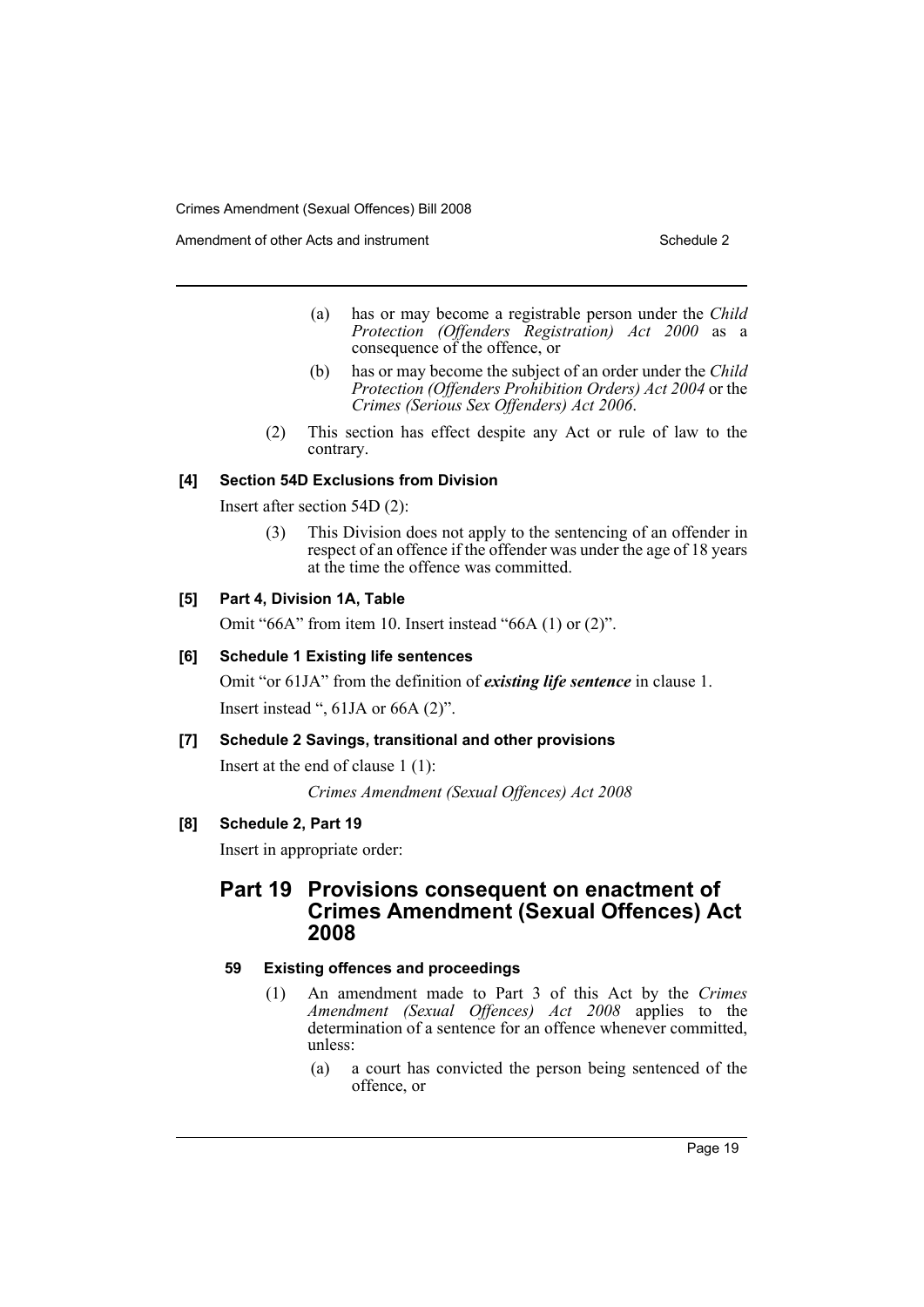Schedule 2 Amendment of other Acts and instrument

(b) a court has accepted a plea of guilty and the plea has not been withdrawn,

before the commencement of the amendment.

(2) In this clause: *convict* includes make a finding of guilt.

## **60 Standard non-parole periods**

- (1) An amendment made to section 54D by the *Crimes Amendment (Sexual Offences) Act 2008* does not affect any sentence imposed before the commencement of that amendment.
- (2) The Table to Division 1A of Part 4, as in force immediately before its amendment by the *Crimes Amendment (Sexual Offences) Act 2008*, continues to apply in respect of an offence against section 66A of the *Crimes Act 1900* committed before the commencement of the amendment.

# **2.5 Crimes (Serious Sex Offenders) Act 2006 No 7**

## **[1] Section 5 Definitions of "serious sex offence" and "offence of a sexual nature"**

Insert "or 15A" after "Division 15" in section 5 (2) (c).

## **[2] Section 5 (2) (e)**

Omit the paragraph. Insert instead:

(e) an offence under section 91J, 91K, 91L or 91M of the *Crimes Act 1900* in relation to the observing or filming of a child,

# **2.6 Criminal Assets Recovery Act 1990 No 23**

## **[1] Section 6 Meaning of "serious crime related activity"**

Insert "or 15A" after "Division 15" in section 6 (2) (g).

**[2] Section 6 (2) (g)**

Omit "or 91H (3)".

# **2.7 Criminal Procedure Act 1986 No 209**

## **[1] Schedule 1 Indictable offences triable summarily**

Insert "or (2A), 66EB" after "61O (2)" in clause 2 of Table 1.